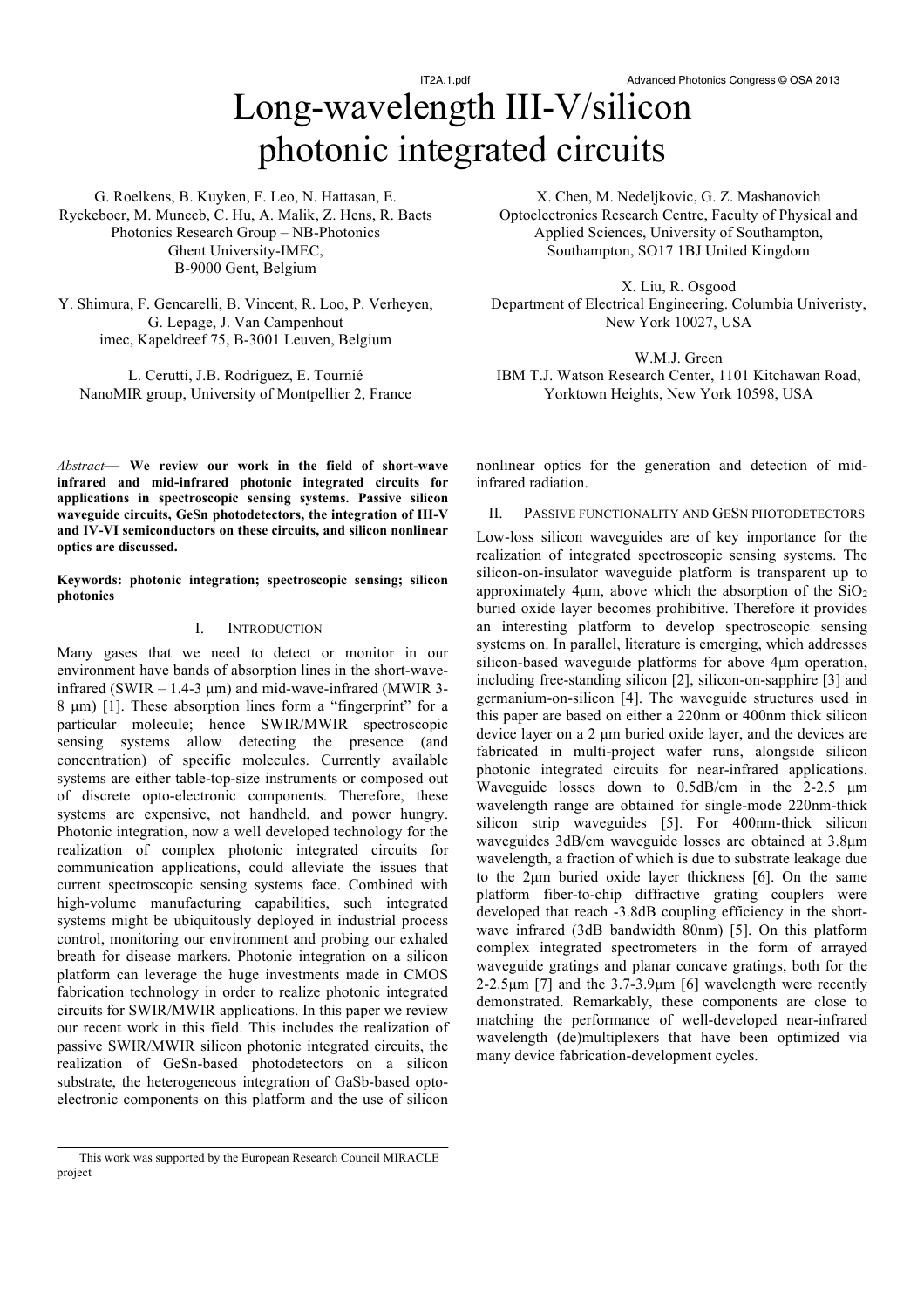

Figure 1. Responsivity of multi-quantum well  $Ge_{0.9}Sn_{0.1}$  / Ge photoconductors on silicon substrate

In order to realize complete integrated spectrometers, there is a need for integrated long-wavelength photodetectors. While III-V semiconductor (GaSb-based and InP-based) and IV-VI / II-VI semiconductors (PbS, PbSe, HgCdTe) are nowadays used as stand-alone long-wavelength detectors, Ge-based materials can also be envisioned for this function. Indeed, by adding Sn to the Ge-matrix, the bandgap of the Ge is reduced, unlocking the possibility of monolithically integrated photodetectors in the short-wave infrared. Recently we demonstrated  $Ge_0.9Sn_{0.1}$  multi-quantum well photoconductors integrated on a silicon substrate with a 2.4µm wavelength cutoff wavelength [8], as shown in Figure 1. In order to go far beyond this cut-off wavelength, either new developments are needed in terms of the amount of Sn that can be incorporated in the Ge-matrix or III-V semiconductors and IV-VI semiconductors need to be heterogeneously integrated on the silicon platform.

## III. HETEROGENEOUS INTEGRATION

Heterogeneous integration is currently being considered by several research groups and industrial players as an enabling technology for integrating a near-infrared laser source on the silicon photonics platform [9]. Molecular bonding, adhesive bonding and metallic bonding are being considered. Similar technologies can also be used for bringing III-V semiconductors with an operating wavelength in the midinfrared onto silicon photonics. We have demonstrated the heterogeneous integration GaSb-based photodetector arrays (cut-off wavelength 2.5 µm) on silicon spectrometers by means of DVS-BCB adhesive bonding, as shown in Figure 2 [7]. Also, the integration of arrays of single wavelength lasers on silicon is under study, which has yielded the first SWIR GaSb lasers integrated on and coupled to silicon waveguides [10]. In addition to the layer transfer of III-V semiconductor epi-layers, also the integration of IV-VI materials onto silicon waveguide circuits is also being studied. These materials take

IT2A.1.pdf Advanced Photonics Congress © OSA 2013 the form of colloidal nanoparticles that are synthesized in solution and coated on silicon waveguides to allow the realization of cheap and sensitive infrared photodetectors. Currently we are focusing on the realization of PbS and HgTe colloidal nanocrystal photoconductors with demonstrated cutoff wavelengths of 2.4 µm and 2.8 µm respectively and responsivities in the range of several 100A/W due to the high internal gain of these devices [11].



Figure 2. Integrated short-wave infrared spectrometer comprising a silicon spectrometer and heterogeneously integrated GaSb-based photodetector array

#### IV. SWIR/MWIR SILICON NONLINEAR OPTICS

Another attractive proposition for silicon-based integrated spectroscopic optical functions is the use of the strong  $\chi^{(3)}$ nonlinearity of silicon, combined with the high refractive index contrast available on this platform. The latter allows for a tight confinement of the optical field and allows for broad dispersion engineering of these waveguides, two critical features that are required for efficient nonlinear interactions. We focus on the use of four-wave mixing processes either to generate SWIR/MWIR radiation or to up-convert this midinfrared radiation to the near-infrared, where they can be detected by well-developed uncooled photodetectors. While nonlinear optics on a silicon platform at telecommunication wavelengths is not efficient, it is, however so in the shortwave infrared. This is related to the absence of parasitic twophoton absorption above pump wavelengths of 2.2 µm, making the silicon platform nearly ideal for nonlinear optics, featuring nonlinear parameters that are orders of magnitude higher than those obtained in optical fibers. Recently we have demonstrated wavelength conversion over 1.2 octaves from a telecom-wavelength signal to a 3.6 µm idler signal using a 2.19 um pump [12]. A conversion gain of about 10dB was estimated for this experiment. This result shows that fourwave mixing is a viable mechanism of generating tunable midinfrared radiation, either by using a tunable telecomwavelength signal or by tuning the pump wavelength. Also, the upconversion of mid-infrared radiation into the telecom wavelength range was demonstrated as shown in Figure 3 [13]. Next to wavelength conversion, supercontinuum generation from 1.6-2.55µm [14] and optical parametric